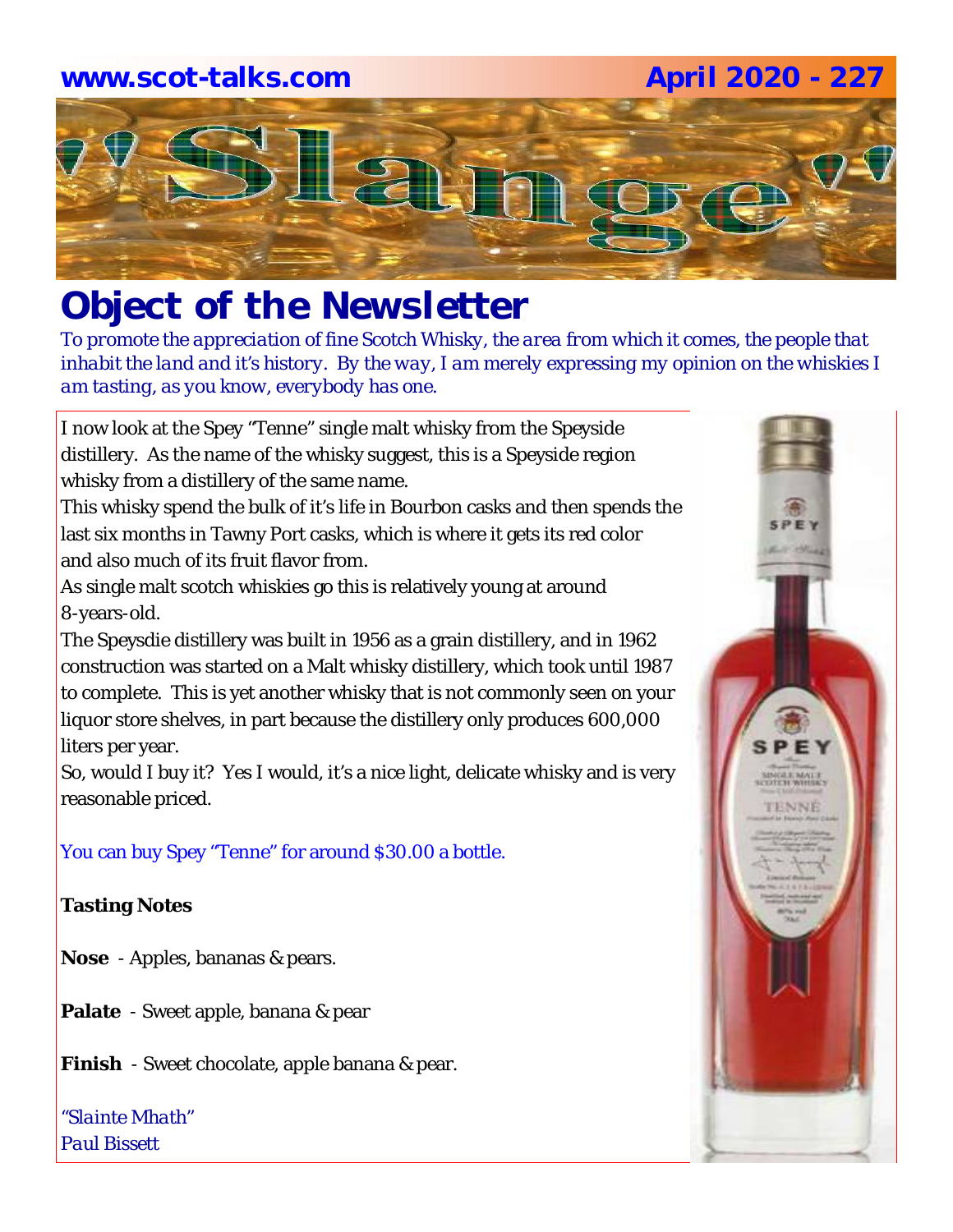### **www.scot-talks.com April 2020 - 227**



#### **Cask strength** By Dominic Roskrow

Not long ago, George Grant of Glenfarclas was at a whisky event when a young man in his twenties came over to ask him some questions about Scotch malt whisky.

'It quickly became clear that he knew just about everything there was to know about whisky,' recalls Grant. 'I was amazed. He was asking about the most incredible things. Eventually I asked him how he knew so much. He just shrugged his shoulders and said, "Maybe it's because my dad drinks vodka."'

If you're reading this in the UK and you're over 45 years old it's quite possible you're a recent convert to malt whisky. It's also likely that you and your friends didn't drink it 20 years ago. And it's not inconceivable that you have children emerging from university who have already discovered the joys of drinking single malt.

We're part of whisky's lost generation, the British fortysomethings the marketing men ignored 25 years ago because scotch was wrongly assumed to be for old men, while whizzy 20-year-olds were considered to be natural vodka drinkers. And now our offspring, unburdened by the fear of being seen to drink dad's drink, are turning back to Scotch in their droves.

Not only that, but they're doing it in their own way — not through whisky books written by the likes of Michael Jackson and Charles MacLean but from whisky websites and bloggers, other people of their own age to whom they naturally can relate and with whom they can share notes.

So prevalent has the trend become that the whisky industry itself has started to embrace it wholeheartedly.

Bloggers have started appearing on whisky press trips: the Glenrothes recently hosted a distillery visit attended only by new media, Chivas Brothers has recruited a public relations person specifically to design a strategy for internet activity and at least two whisky companies have taken advantage of the new trend by recruiting bloggers as brand ambassadors.

There's something incongruous about such a traditional, unhurried and stately type of alcohol being at the epicentre of a whirl of blogging, tweeting and posting, but there's something very refreshing, too, about attending a press launch for a new whisky and finding the room packed with fresh-faced men and women rather than the normal bunch of ramshackle and washed-out old hacks.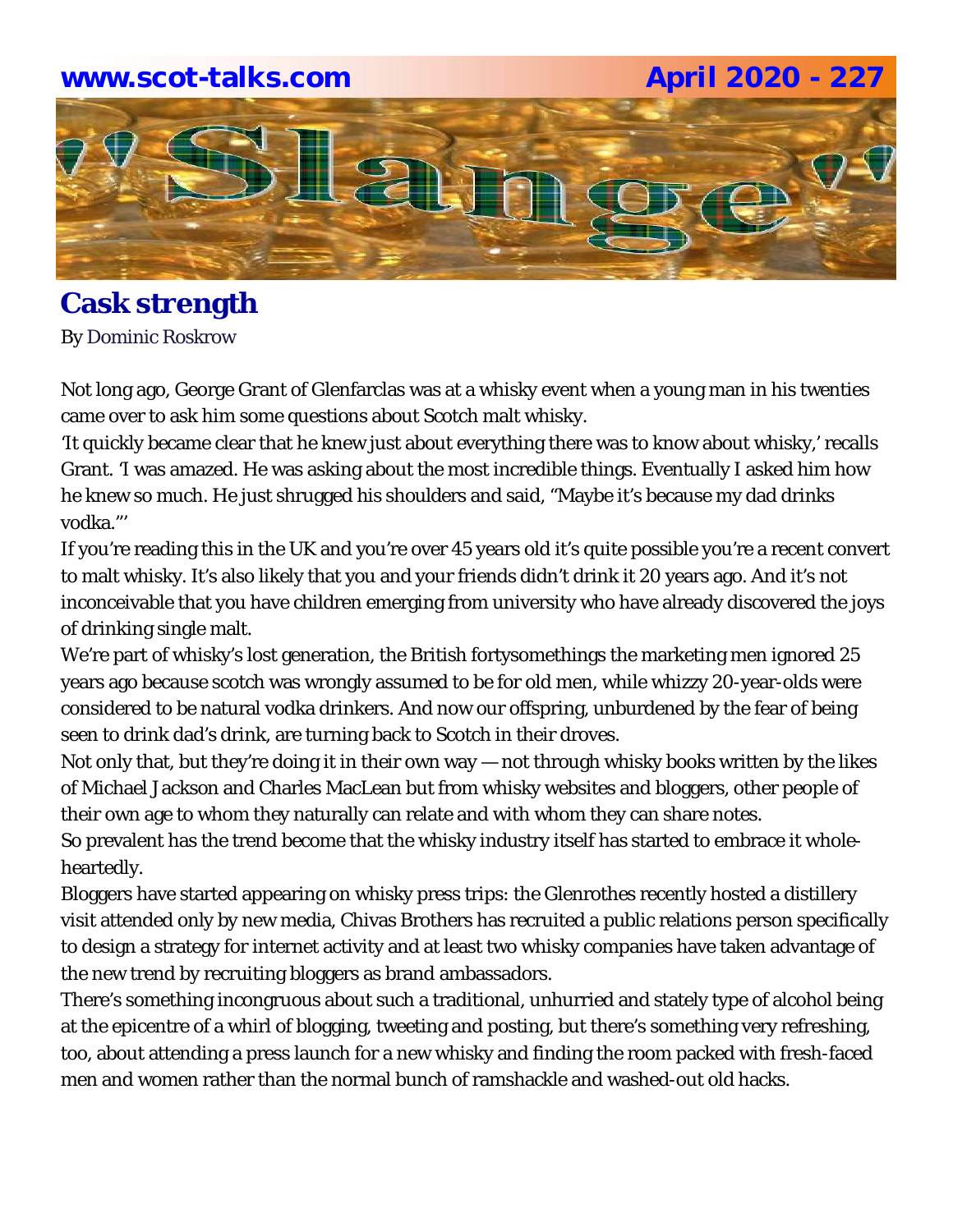# **www.scot-talks.com April 2020 - 227**

Below is a simple guide to help you choose your single malt Whisky, and the flavor notes you should expect from it. Being Scottish I recommend you find a likely candidate and try it in a bar before buying the whole bottle. This Issue; Spey "Tenne" For more information on Speyside whiskies go to https://speysidedistillery.co.uk

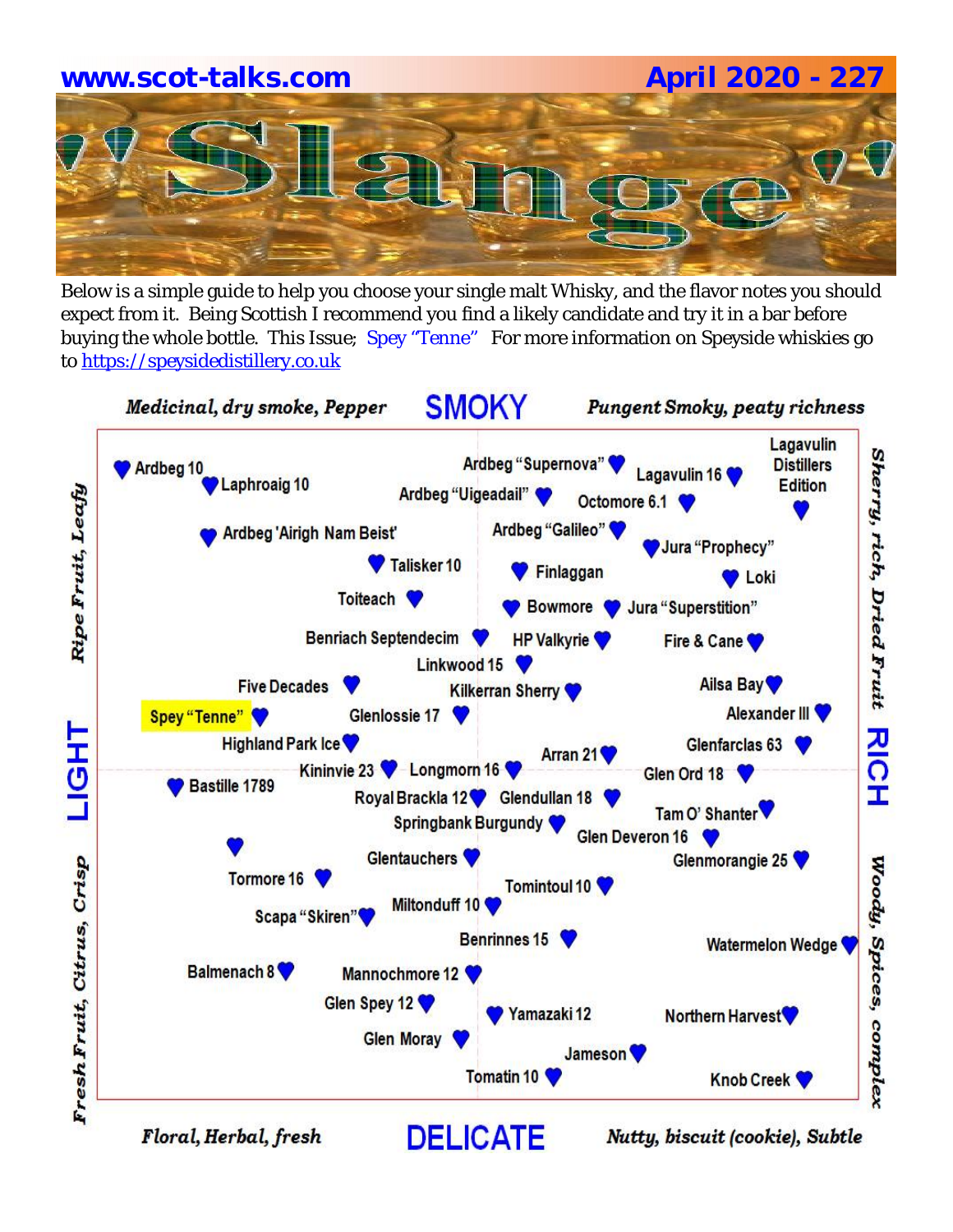# **www.scot-talks.com April 2020 - 227** lay

### **Cask strength** Cont.

And truth be told, the trend in Britain only serves to bring us in line with what has already been happening in many other parts of the world. Richard Paterson, master blender for Whyte & Mackay and whisky maker for Jura, Fettercairn and the Dalmore, has been banging this drum for some time now, and argues that the industry still has some way to go.

'We can't stand still to survive,' he says. 'We have to win back a lost generation. We have to come up with new and exciting products and present them in the most stylish way possible. There's still work to be done.'

That's as may be, but it seems that the Scotch whisky industry is emerging from the economic downturn in reasonably good shape. Compare year-on-year figures for the industry and the recession might appear to have been little more than a blip. But the figures are misleading. The second half of last year and the first half of this were tough and, in some territories, pretty catastrophic. But the strong performance in early 2009 and again most recently has balanced the figures out.

How well whisky is doing now depends on where you look, but there are clear signs that the good times for the industry are back. Look no further than the procession of special bottlings of aged malt whisky commanding a price tag running in to the thousands of pounds and selling out almost instantly. Dalmore Candela and Sirius, Highland Park 50-year-old, Bowmore 40 and Ardbeg Double Cask are recent examples of malts on offer at stellar prices

The last word on the trend came at an auction at Sotheby's, New York in November. A lengthy battle between premier cru whiskies the Macallan and the Dalmore reached its climax when the oldest Macallan ever released, packaged in a specially designed Lalique vase, was auctioned. By the time it went under the hammer it had already been pipped by the Dalmore to become the first whisky to be sold for six figures, because in October two bottles of Dalmore Trinitas were sold for a cool \$150,000 each.

Headline sales like these, of course, account for the tiniest part of the overall industry. For a spirit made pretty much the same way everywhere single malt whisky does well when it comes to innovation.

Malt whisky has its magicians for sure. John Glaser celebrated the tenth anniversary of the formation of his whisky company Compass Box with the creation of two stunning new whiskies, a new version of Flaming Heart containing Clynelish and Caol Ila and the Double Single, a mix of Port Dundas grain whisky and Glen Elgin single malt. And at Glenmorangie, whisky innovator Dr Bill Lumsden and Rachel Barrie were exploring rich and unusual flavours in new releases such as Finealta. Whyte & Mackay chipped in with the launch of Fettercairn Fior, a stylishly packaged single malt with an unusual Highland flavour designed to kickstart the brand.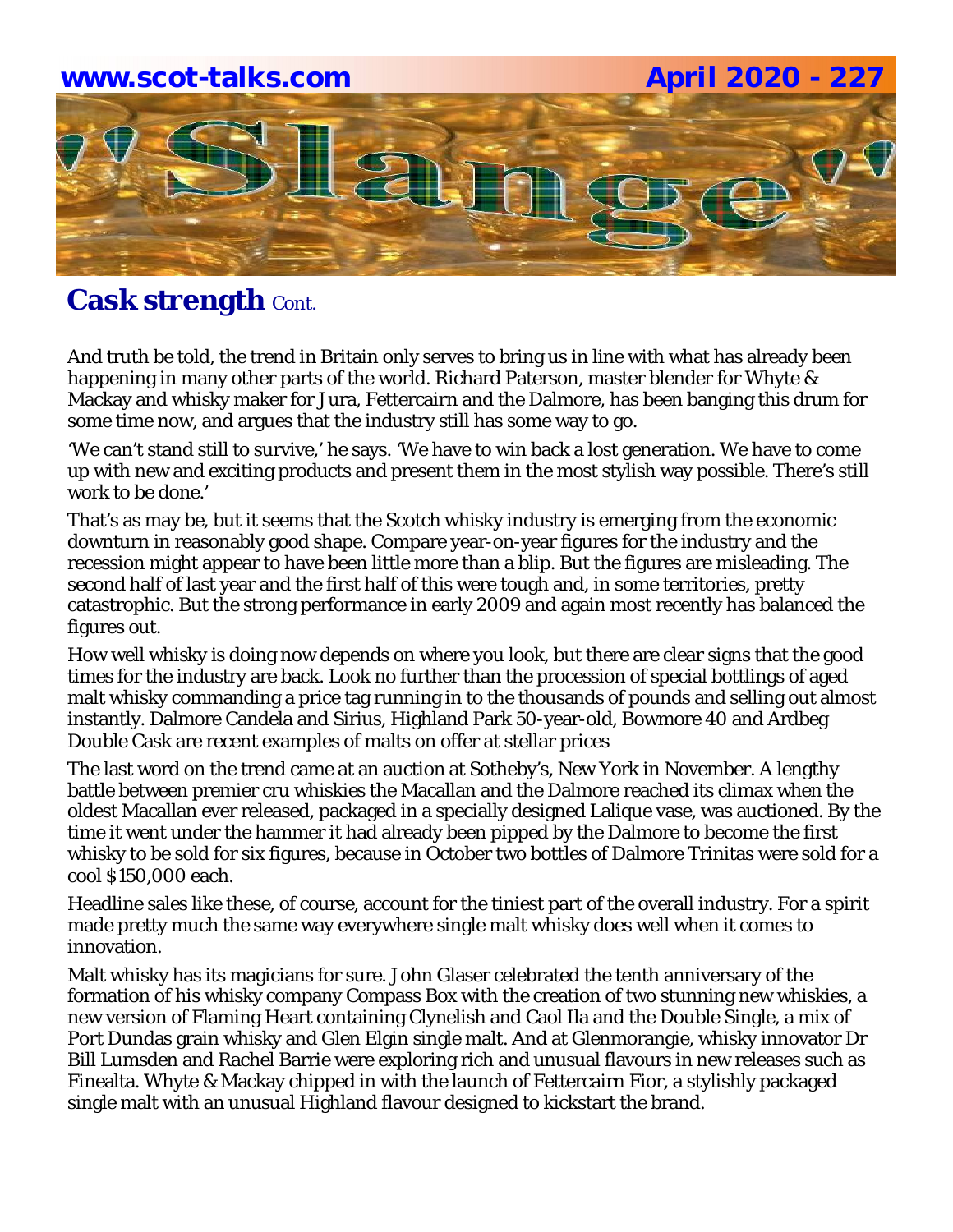

### **Cask strength** Cont.

Fior didn't have an age statement on the label, and the issue of the age of a whisky was once again the source of much debate within the industry. Does age matter? Not if you ask the makers of Finelata, Jura Prophecy, Flaming Heart and brands such as Ardmore Traditional, which continues to grow in popularity, and Laphroaig Quarter Cask, which deservedly was voted the Whisky Shop's malt of the year. Neither is it considered the main driving force for premium blends such as Johnnie Walker Blue Label and Dewar's Signature, where some younger whiskies have been included in the blend to pep up the larger quantities of very old and very rare malt.

But some beg to differ, and Chivas launched a campaign focusing specifically on the age issue, pointing out that there is great misunderstanding as to what the age on a bottle of whisky actually means. The company has a point, but there is disquiet in some quarters that a campaign to educate drinkers as to what the label means may end up simplistically equating age with quality when that isn't necessarily the case at all.

Glenmorangie's Finealta was part of another trend in 2010, too — the move by distilleries to discard recognised house or even regional style and to offer drinkers a portfolio of flavours.

There was a spate of new peated whiskies from unlikely sources, for instance. Jura showed it could live with the big boys on Islay with the release of the impressively smoky Prophecy, while nearby island distillery Arran followed suit with its own take on peated whisky by releasing Machrie Moor.

Over at Burn Stewart, plans to make all the company's malts non chill-filtered meant a move to a higher bottling strength, resulting in a much fuller peated taste for its Ledaig single malt, and a decidedly tangy Islay-like element to Bunnahabhain. Overall, though, 2010 was all about house-keeping. And of course the future is all about the next generation, which is why the leading companies are taking the bloggers and tweeters so seriously.

But an insight into what's in store in the coming years was provided by Diageo at the official unveiling of its huge distillery at Roseisle in Speyside.